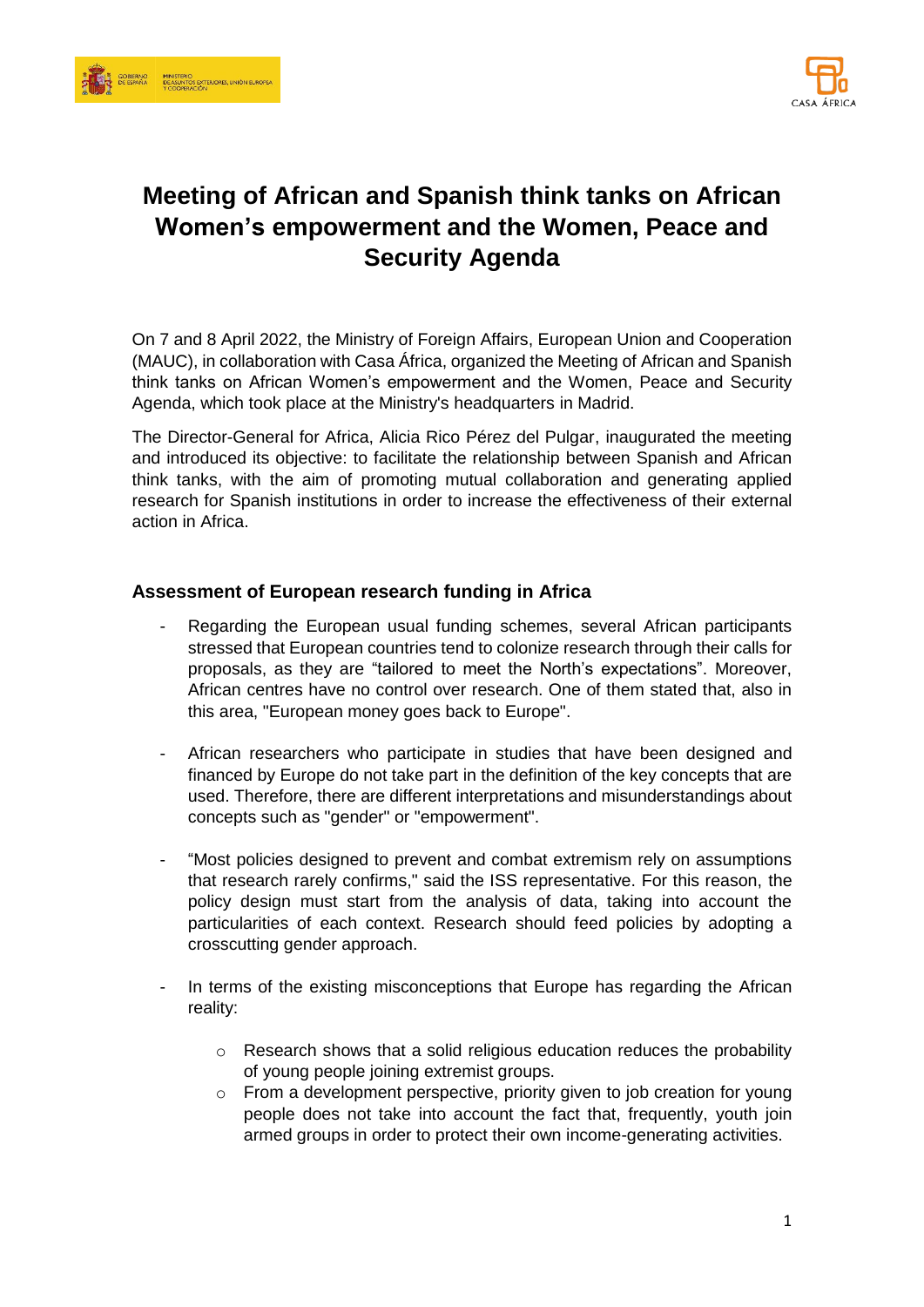



- o Studies show that, in several contexts, violent groups become service providers to communities and respond to some of their demands. "They listen to us," said one of the African representatives.
- Research on conflicts in the Sahel, often biased by the dominant narrative focused on a military approach, must incorporate the diversity of motivations that exist.

#### **Importance of applied research and areas for improvement**

- The inclusion of social science research (e.g. anthropological research) is essential when conducting thematic research (climate change, health, rural development, peace and security, etc.).
- Capacity building through research. One way to promote it is through fellowships for young researchers, which could be enriched through training by women mentors.
- One glaring demand is the lack of data in Africa in relation to women's contributions to the areas addressed by the UNSC Resolution 1325.
- With regard to research and policy implementation in the various areas of UNSC Resolution 1325, a bottom-up approach should be applied. From civil society to institutions, and from a local to a national level for the implementation of national action plans.
- Promotion of in-depth research, with appropriate means to identify discriminatory social norms and effectively assess the empowerment of African women.
- There is a gap between early warning and reaction and conflict prevention. Insufficient early warning capacities lead to deficiencies in conflict prevention. These two dimensions have to be linked.
- While the national approach is important because it identifies the intrinsic characteristics of countries, the regional approach remains relevant since most of the problems are transboundary.
- Gaps with respect to the fulfilment of the WPS Agenda should be identified and guidance from a feminist perspective should be developed and provided.
- Think tanks should be open to collaboration with public institutions, NGOs, academia and the media. Moreover, as the director of OSSREA points out: "research serves to give voice to the voiceless", vindicating the rights of those who are most vulnerable.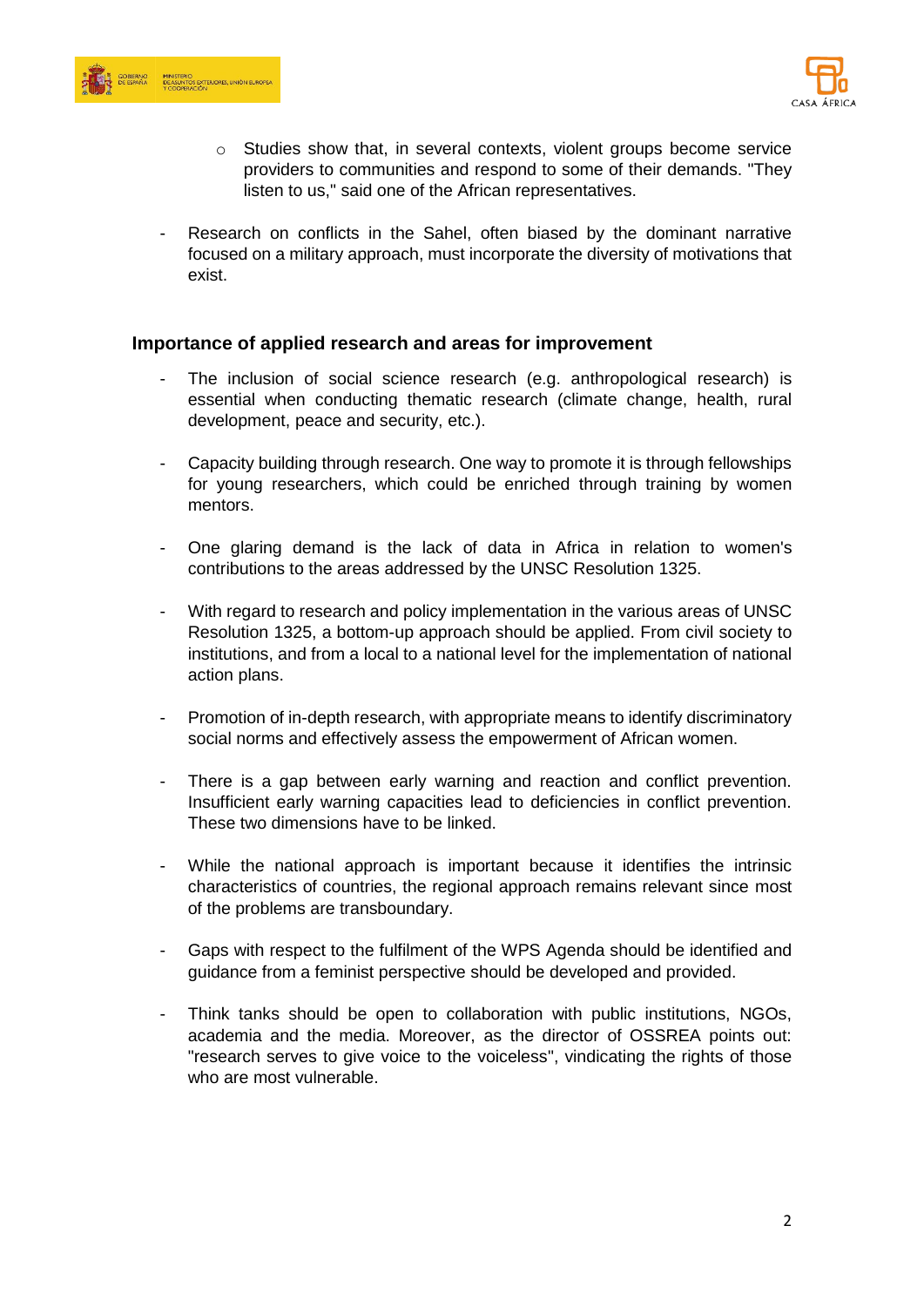



## **Thematic proposals and areas of collaboration between think tanks**

- AERC. The institutionalization of research is fundamental to influencing policy and it requires:
	- o Investing in local research capacities.
	- o Increasing the knowledge bases.

Also proposed to jointly address the dissemination of knowledge on the relationship between economic growth and poverty reduction. Another area of collaboration is women's economic and financial inclusion.

- ISS. Its geographic priority is the Sahel, the Lake Chad Basin and West Africa Littoral states.

Possible research lines, in broader contexts, are:

- $\circ$  Gender and violent extremism, overcoming the simplistic woman = victim approach.
- $\circ$  Women and transnational organized crime. What roles do women play in it.
- o Gender, political participation, and representation, the role of women in the implementation of peace agreements. Case study of Mali.
- o Gender in the maritime security sector.
- KAIPTC. Priority regions: West Africa and the Sahel. Interested in the best practices that Spain could share.
	- o Emphasized the need to help women involved in armed groups to disengage from them.
	- o Peacekeeping, peacebuilding and conflict management and resolution.
	- o Gender mainstreaming in ECOWAS missions.
- OSSREA. Recovery and rehabilitation of women in post-conflict situations.
- Timbuktu Institute. Proposed to study endogenous strategies for building resilience in conflicts and mentioned the role of religion as an example.

Other areas that could be worked on are:

- o Monitoring of social networks to look into the needs of African women.
- o Analysing the relationship between humanitarian work and research.

Spanish centres are also encouraged to prepare joint proposals for submission to the EU, drawing on their experience and linguistic expertise.

- WANEP. Post-COVID-19 recovery in the Sahel. They take part in a coalition that provides recommendations in the areas of peacebuilding and post-conflict transitions.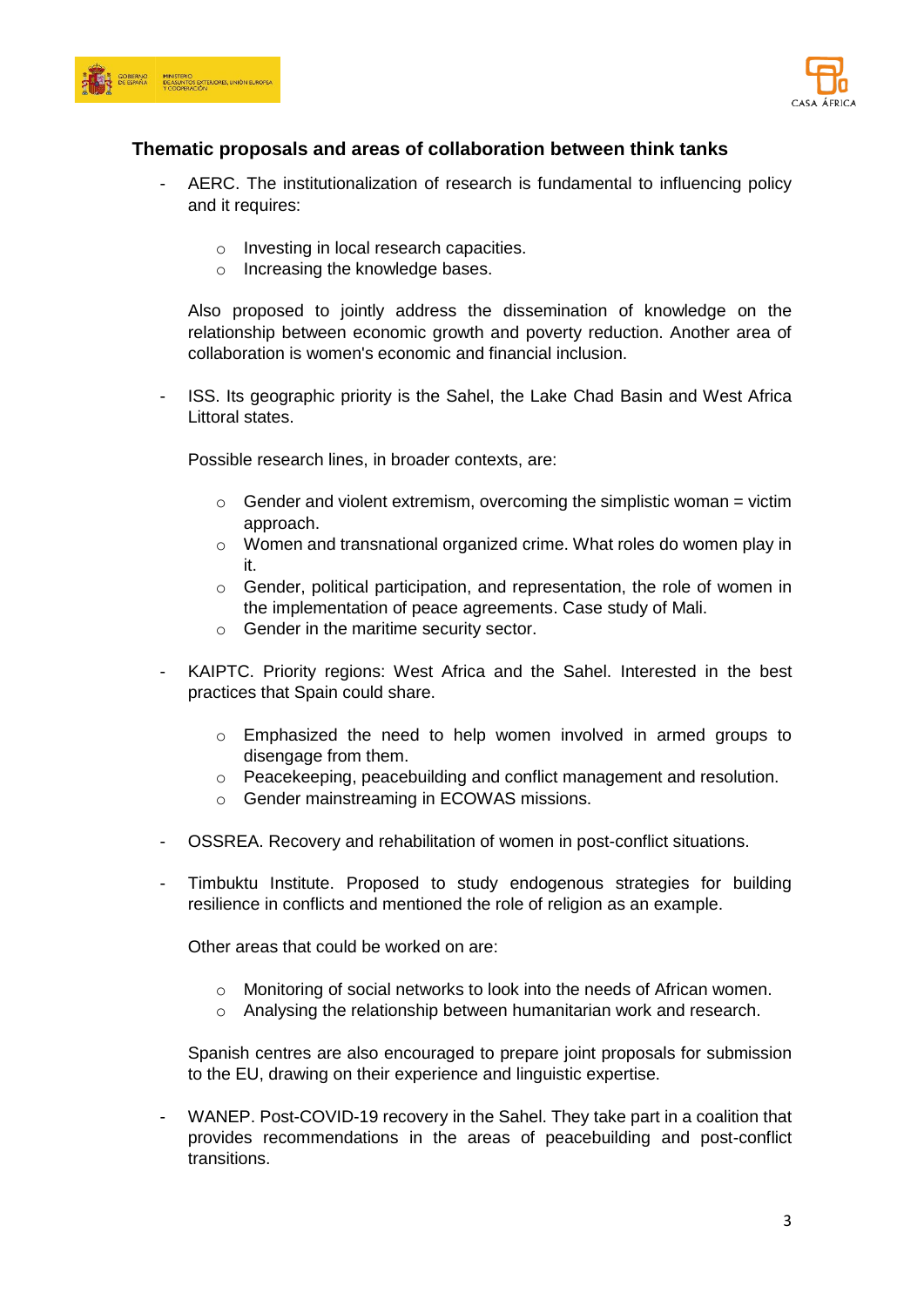



Other subjects of interest:

- o The experiences provided by research in Latin America.
- o Inclusion of applied research in the WPS agenda.
- o Identification of local actors in resilience.
- CIDOB. Advocated for the co-production and collaborative research approach to generate collaborative knowledge. Proposed two ways of contributing: sharing lessons learnt by Europeans; and training in post-conflict contexts.

Other topics to be jointly developed:

- o The implementation of UNSC Resolution 1325 in European operations in Africa.
- o Democratic transitions and the role of women in political protests (e.g. Sudan); the role of women in democratic and electoral processes.
- o The importance of women in peace processes.
- o The cross-border dimension in the African context, including gender and transnational crime.
- o The role of women in climate change resilience.
- Fundación Alternativas pointed out:
	- o Gender violence.
	- o Migration and refugees.
	- $\circ$  Green transition in the framework of Spain's and the EU's relations with Africa.
	- o Institutional representation of women and their effective political participation.
- GEA-UAM. Identified the Sahel and Northern Mozambique as possible areas for joint research.
	- $\circ$  Offered to enhance capacity building and co-production of knowledge.
	- o Willingness to collaborate in a project it is developing on the WPS agenda in the Sahel.
- OXFAM. Highlighted the Sahel as a priority region. Given its experience implementing projects in the field, it offered to provide information and data. Interest in collaborating with other entities to develop their public information and advocacy work.

The proposed areas of work are:

- o Development, humanitarian action and peacekeeping.
- o The relationship between the WPS Agenda and women's empowerment from the inequalities point of view.
- o The link between women, climate change and conflict to develop resilience-building programmes.
- o The relationship between security, development and social cohesion.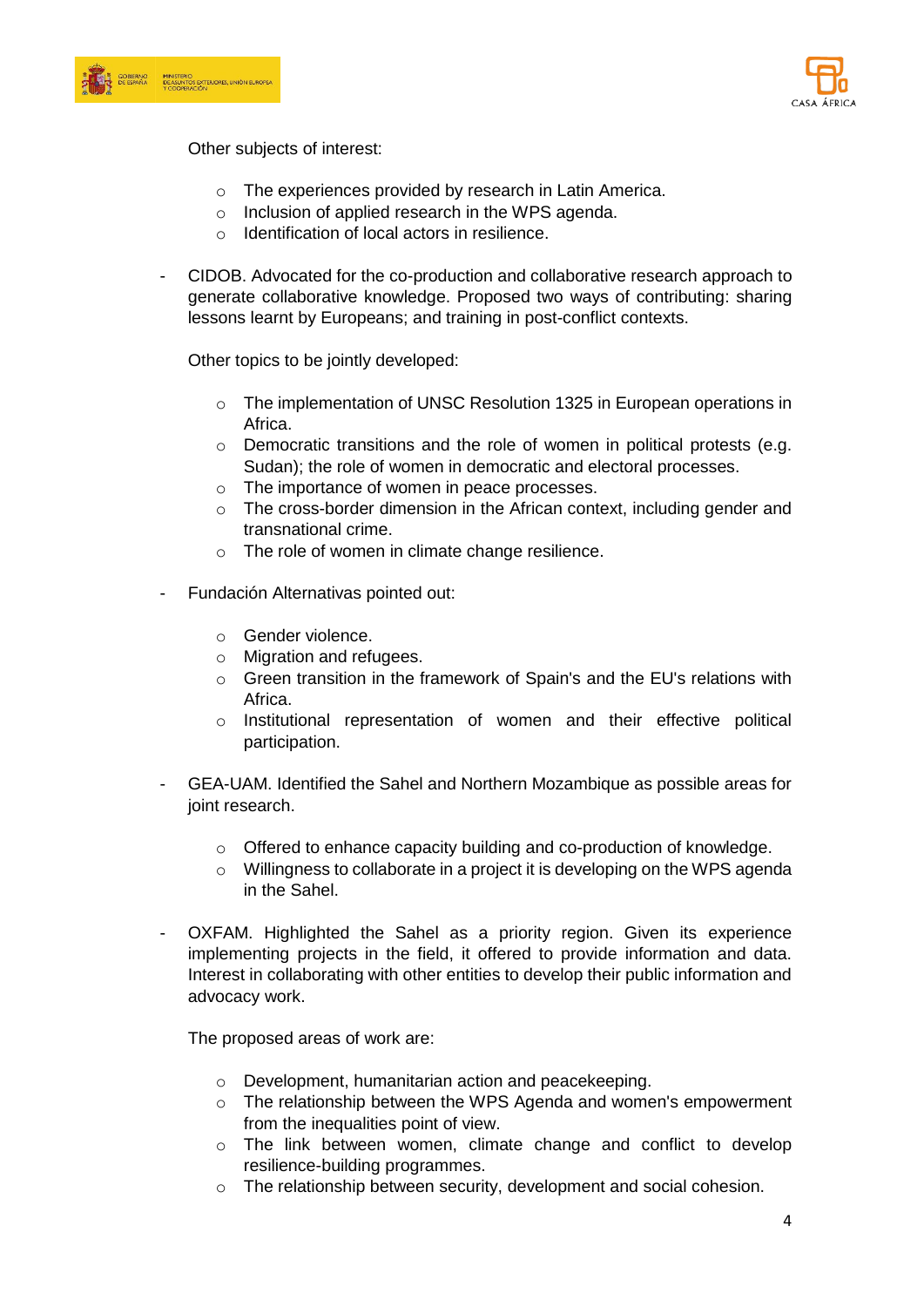



- o Civic spaces and the role of women and youth.
- Real Instituto Elcano. Did not set a priority region. It is currently focusing on the work of Spanish private companies in Africa and their potential relationship with NGOs. Also proposed the possibility of organizing exchanges of gender specialized researchers.

Casa África offered the possibility of translating and publishing the studies of the think tanks, on its website and in paper. They also have an essay contest. On their website, they offer profiles of African and Spanish researchers, which should be enriched. They have an online library. They already have a platform that is open to researchers.

In the last session of the meeting, the representatives of the Spanish International Development Cooperation Agency (AECID), the Office of Strategy and Prospective, the Office of Human Rights, and the Ministry of Science and Innovation explained the Spanish and European programs and channels for financing research that could be carried out by Afro-Spanish pairs or, in some cases, only by African organizations:

- The AECID presented three funding options:
	- o [Ellas+ Programme:](https://www.aecid.es/ES/Paginas/Sala%20de%20Prensa/Noticias/2022/2022_04/Ellas-FontecE-duca.aspx) call for proposals for local NGOs, think tanks, local governments and international organisations for the promotion of women's political participation. Proposals should be submitted to AECID offices abroad.
	- o [Africa-MED Grants \(Modality 2\):](https://www.aecid.es/Centro-Documentacion/Documentos/documentos%20adjuntos/FOLLETO_PROGRAMA_DE_BECAS_AFRICA-MED%20ING_compressed.pdf) for African researchers with basic Spanish language knowledge. The research must be related to the 2030 Agenda and the research period is 6 to 10 months in universities, CSIC or other public or private research centres.
	- o [Inequalities Research Facility \(AFD/European Commission\):](https://www.afd.fr/en/research-facility-inequalities-extension) call for proposals addressed to African researchers with expertise in the field to be researched. Applications from institutions in low and middle-income countries are encouraged.
- Grants for activities aimed at the dissemination, promotion and protection of [Human Rights \(ODH-MAUC\).](https://www.infosubvenciones.es/bdnstrans/GE/es/convocatoria/557160)
- Grants to private non-profit organisations for the study, analysis and [implementation of the Spanish foreign policy priorities \(OEP-MAUC\).](https://www.exteriores.gob.es/es/ServiciosAlCiudadano/TablonDeAnuncios/Documents/20210419-resolucion-convocatoria-subvenciones-SEEG.pdf)
- [Africa Initiative;](https://ec.europa.eu/info/funding-tenders/opportunities/portal/screen/opportunities/topic-search;callCode=null;freeTextSearchKeyword=;matchWholeText=true;typeCodes=0,1,2,8;statusCodes=31094502,31094501,31094503;programmePeriod=null;programCcm2Id=43108390;programDivisionCode=null;focusAreaCode=null;destination=null;mission=null;geographicalZonesCode=null;programmeDivisionProspect=null;startDateLte=null;startDateGte=null;crossCuttingPriorityCode=Africa;cpvCode=null;performanceOfDelivery=null;sortQuery=sortStatus;orderBy=asc;onlyTenders=false;topicListKey=topicSearchTablePageState) [Horizon Europe;](https://ec.europa.eu/info/research-and-innovation/funding/funding-opportunities/funding-programmes-and-open-calls/horizon-europe_en) [Marie Skłodowska-Curie Actions;](https://marie-sklodowska-curie-actions.ec.europa.eu/) and European [Research Council.](https://erc.europa.eu/funding/non-european-researchers)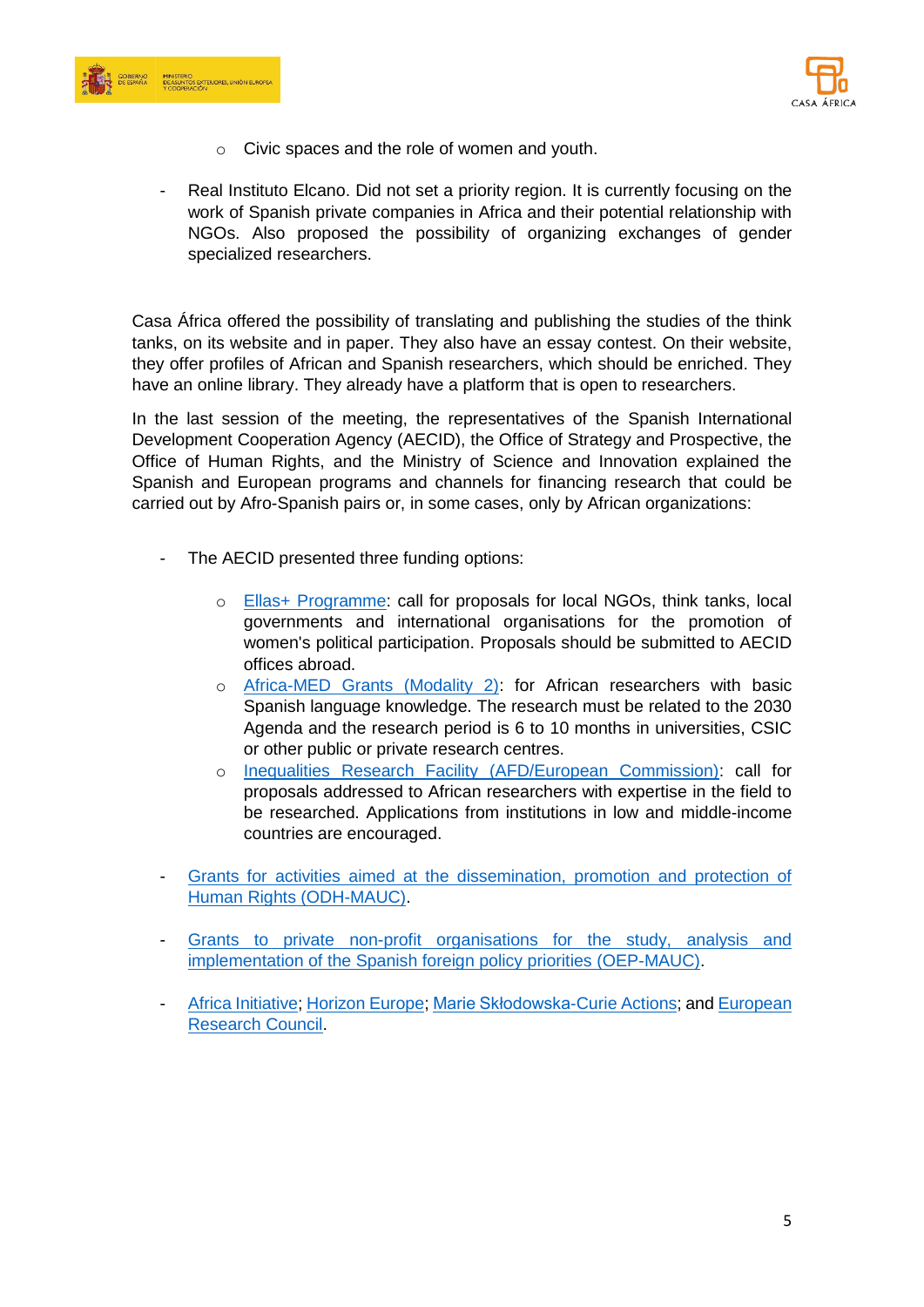



## **Conclusions**

- The meeting has fulfilled the objective of enabling seven African and six Spanish think tanks to get to know each other better and to exchange views and information on their research (completed, ongoing or planned).
- The establishment of bilateral contacts opens ways for exploring future collaborations.
- Interest in establishing an Afro-Spanish platform or network of think tanks has been identified, and Casa África already has capacities and tools that can be used as a basis for this.
- Critical frankness characterised the exchanges during the meeting and highlighted the need for this attitude in order to overcome deficiencies that hinder the relationship between Europeans and Africans in the field of research. It became clear the need to establish a relationship based on a new paradigm of equality, mutual respect and co-creation of knowledge. This new paradigm will better contribute to the effectiveness of Spanish and European action in Africa.
- There are several Spanish and EU channels for funding research in Africa by/with African centres. However, some of them are hardly being used. There is a lack of information and dissemination. It is also advisable to adapt the existing instruments so that they accompany and respond better to the proposals and the demand that this meeting will foreseeably generate.

## **Way forward**

- Preparation by the Directorate General for Africa of an initial proposal for an Afro-Spanish platform or network of think tanks to be submitted to Casa África.
- The Directorate General for Africa will propose to the Spanish entities that have presented the available funding channels improvements in their dissemination and possible adaptations of their contents to meet the demand driven by this meeting.
- To pursue the goal of establishing an ecosystem of Afro-Spanish thought.